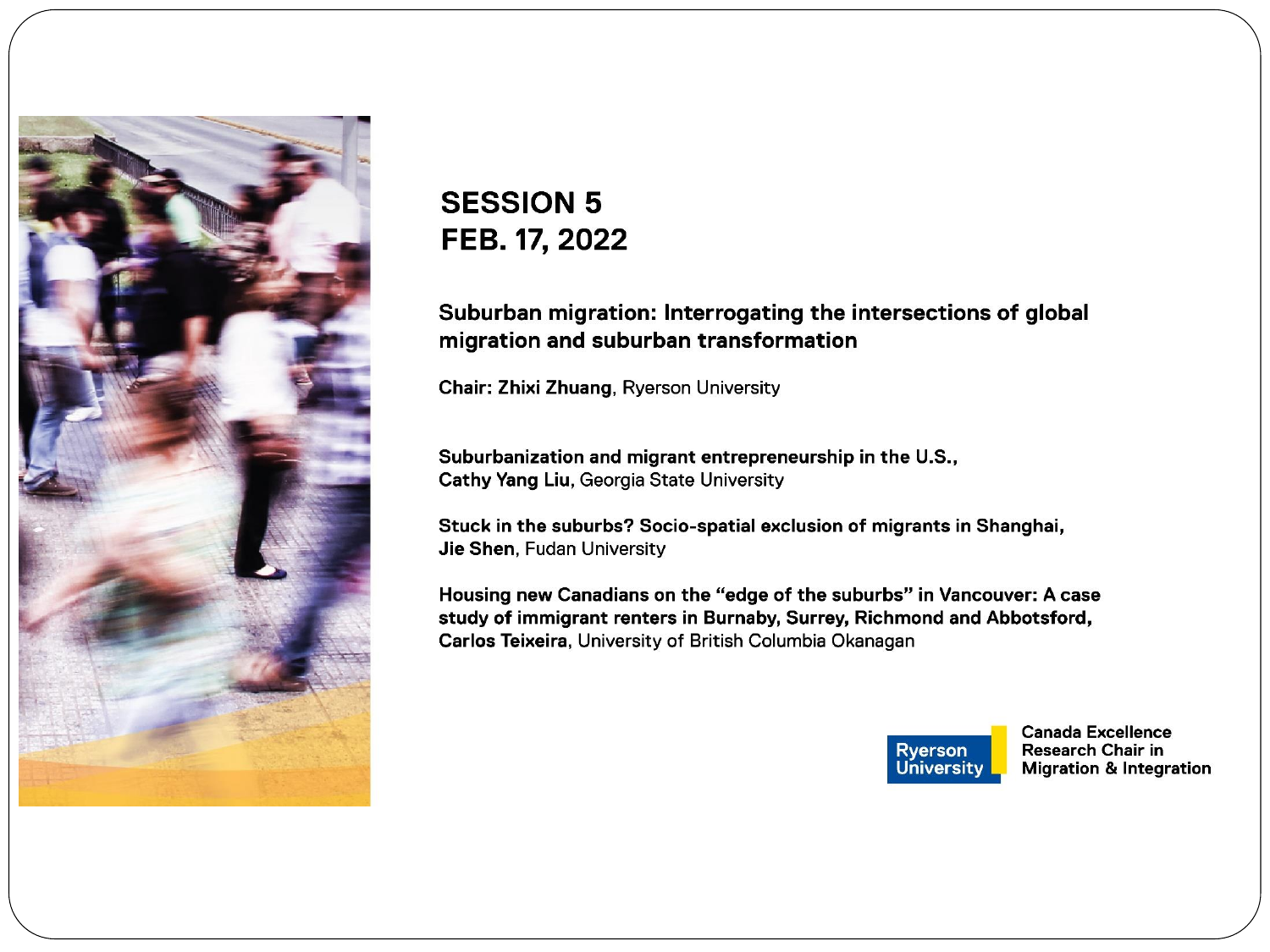HOUSING NEW CANADIANS ON THE "EDGE OF THE SUBURBS" IN VANCOUVER: A CASE STUDY OF THE SETTLEMENT AND HOUSING EXPERIENCES OF IMMIGRANT RENTERS IN BURNABY, SURREY, RICHMOND AND ABBOTSFORD, WITH RECOMMENDATIONS FOR FUTURE POLICY DIRECTIONS

> **Carlos Teixeira** University of British Columbia [carlos.teixeira@ubc.ca](mailto:carlos.teixeira@ubc.ca)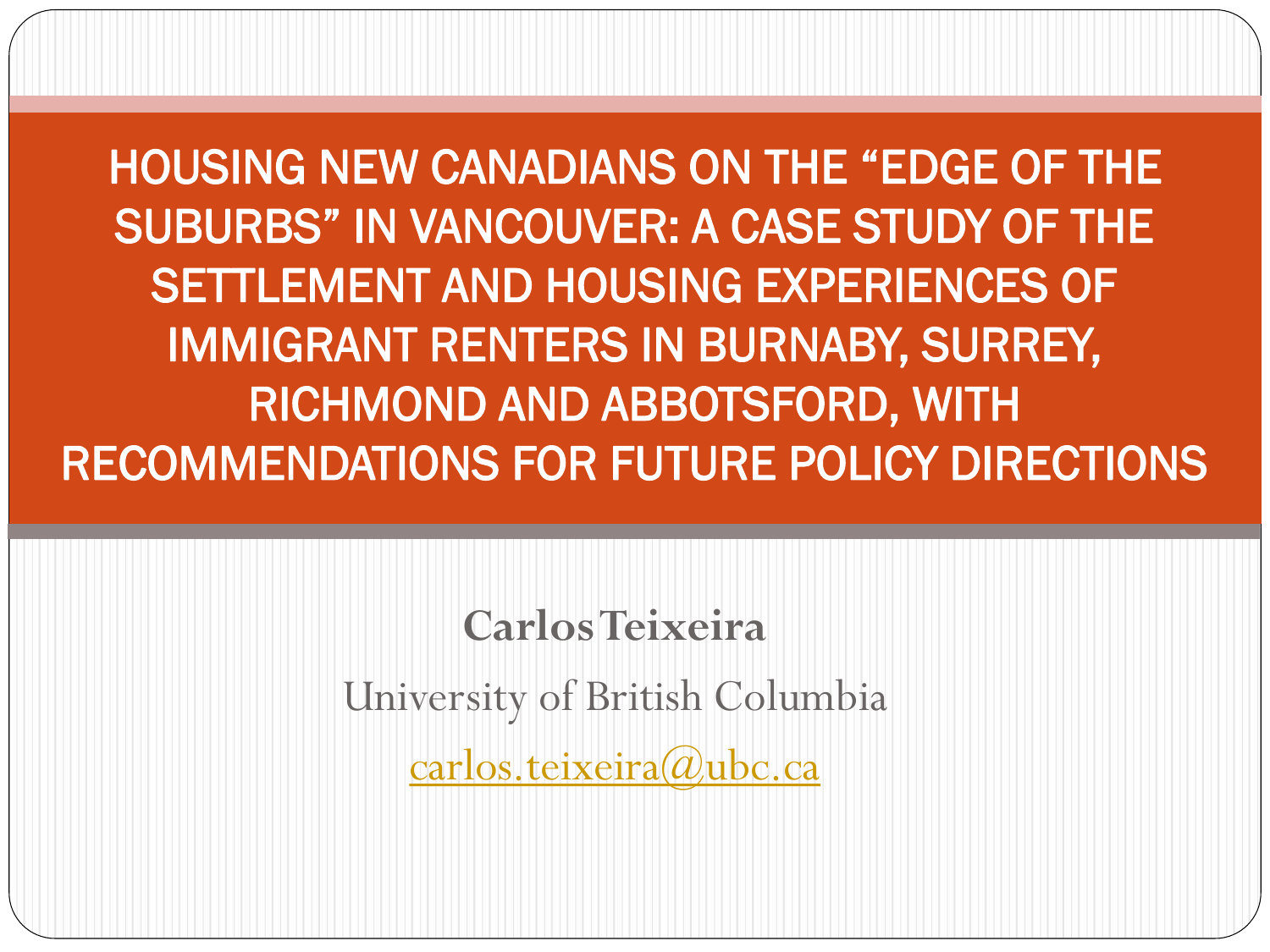**The successful integration of immigrants into a new society is based on their attainment of several basic needs, of which one of the most important is access to ADEQUATE and AFFORDABLE HOUSING**



Source: Adapted from Murdie and Teixeira, 2003.

Figure 1. The importance of a welcoming community, of neighbourhood and housing in immigrant and refugee integration.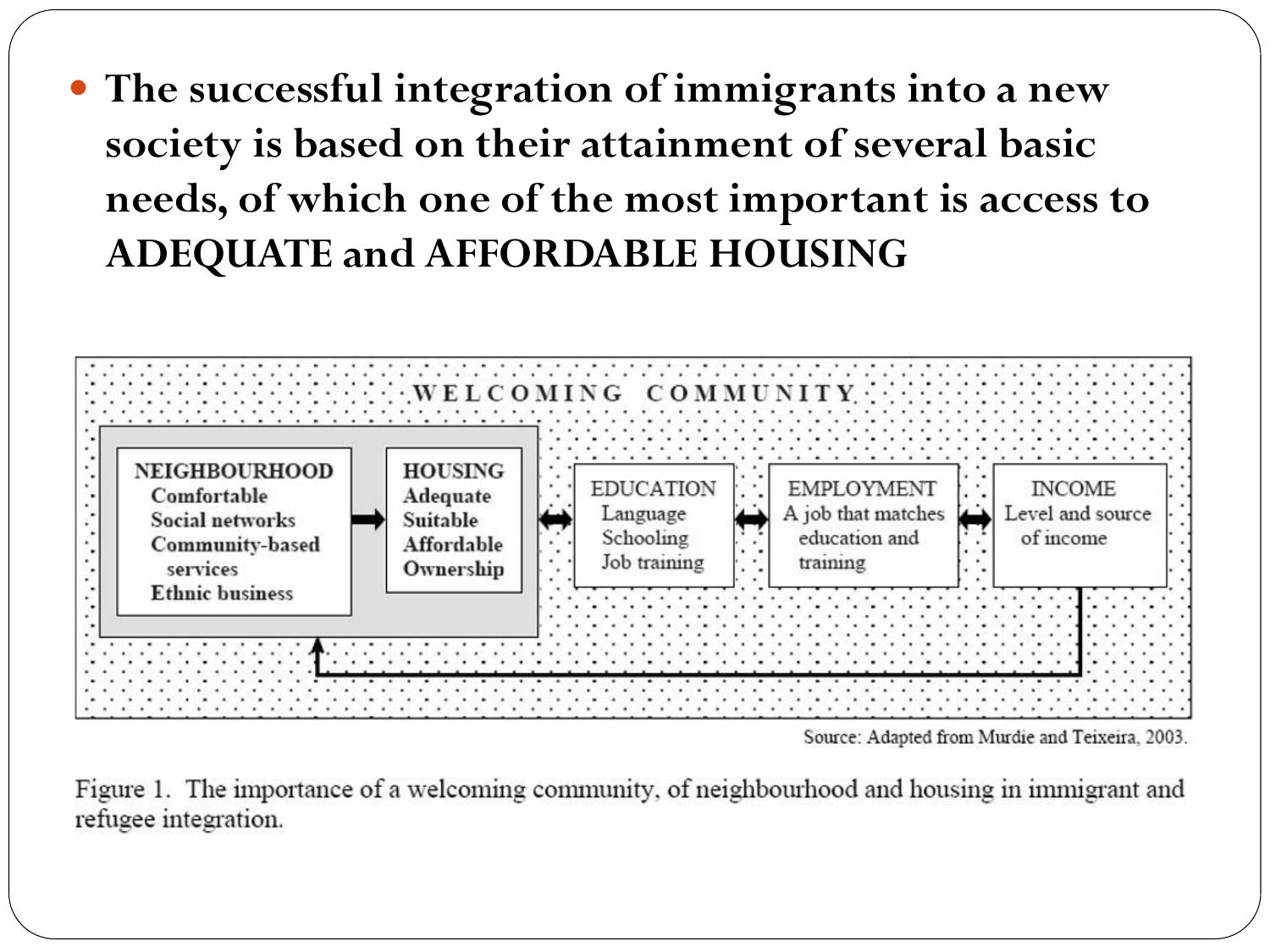#### **HOUSING RESEARCH IN CANADA**

- **Access to adequate and affordable housing has long been a concern in cities such as Vancouver, Toronto and Montreal --- major "port of entries" for new immigrants and refugees**
- **WHAT ABOUT THE INNER (OLD) AND OUTER (NEW) SUBURBS?**
- **It is also an increasing issue in the growing outer suburbs of major metropolitan areas where the** *SUPPLY OF AFFORDABLE HOUSING AND IMMIGRANT SETTLEMENT* **SERVICES IS LIMITED. Within this context BURNABY, SURREY, RICHMOND and ABBOTSFORD are good study areas.**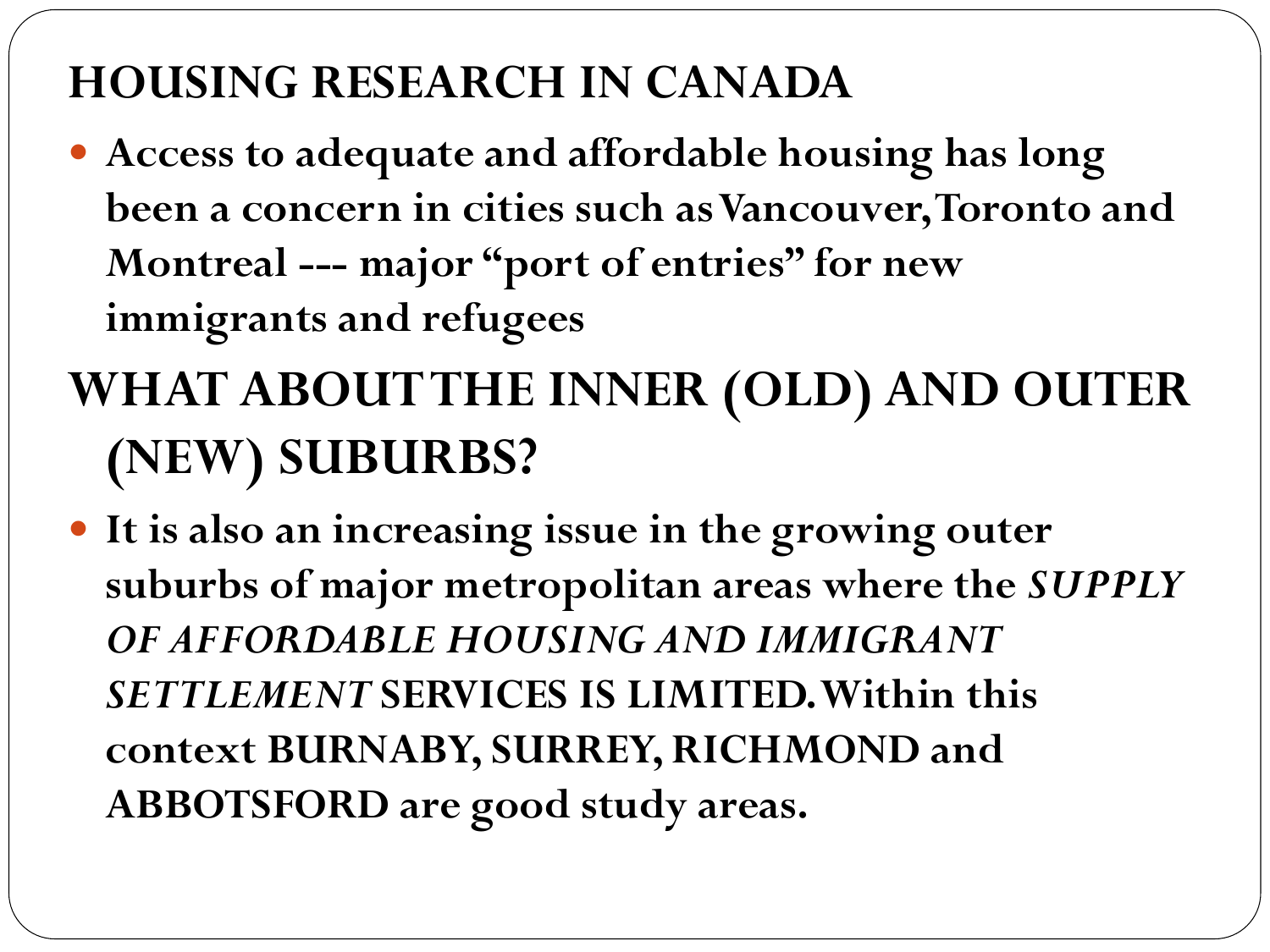**GAPS in the Literature ---There is very little published data/literature in Canada on the suburbanization of immigrants' housing experiences in the INNER (OLD) and OUTER (NEW) suburbs.** 

#### **Literature:**

- **Bunting, Walks and Fillion, 2004**
- **Fiedler, Schuurman and Hyndman, 2006**
- **Hiebert, 2017//Hiebert, Mendez and Whyly, 2008**
- **Kataure and Walton-Roberts, 2015)**
- **Lo et al., 2010**
- **Murdie and Skop, 2012**
- **Preston, Murdie et al., 2009**
- **Teixeira, 2010, 2014, 2017// Salinas and Teixeira, 2020**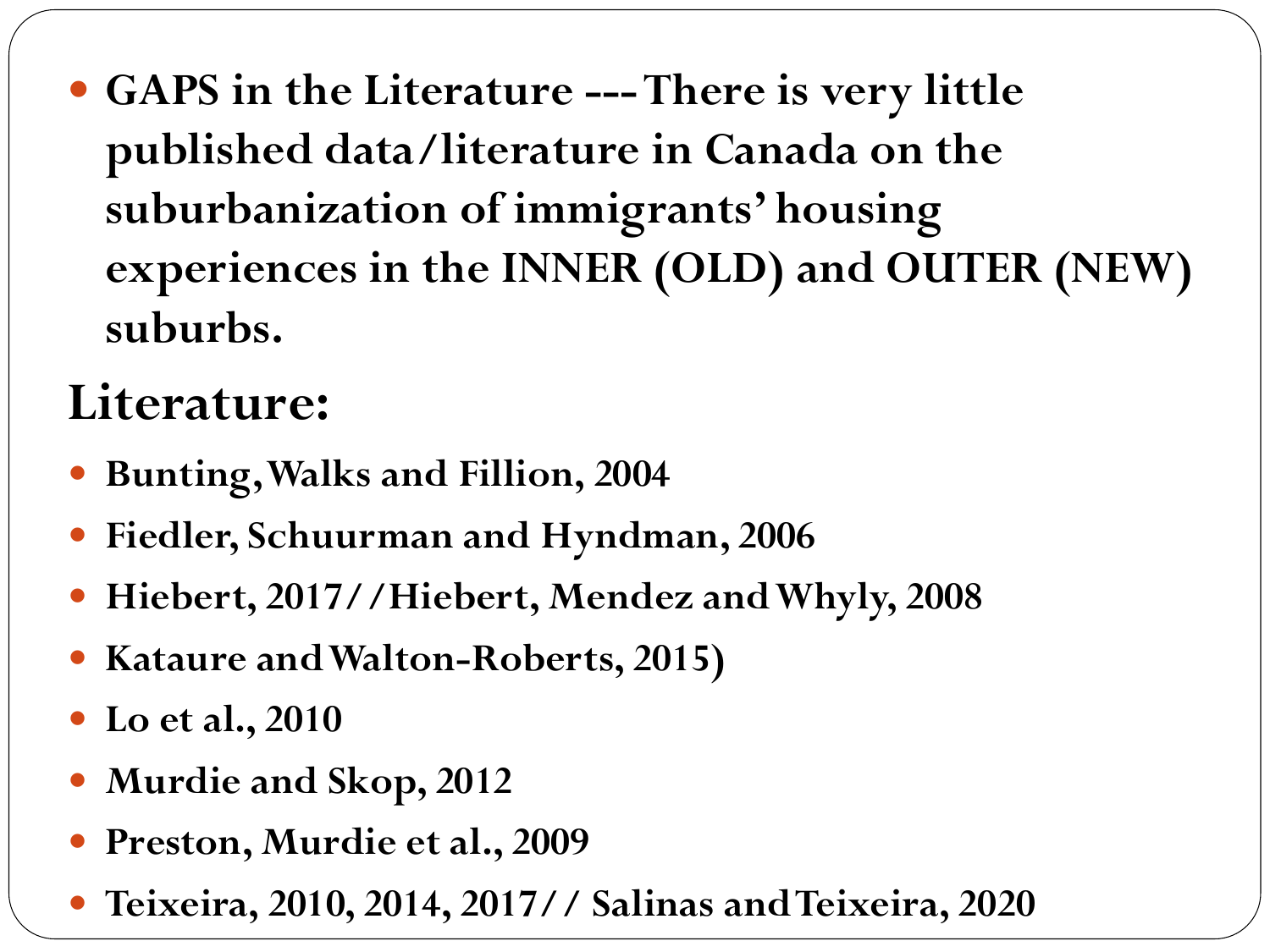**This paper explores immigrant renters' SETTLEMENT EXPERIENCES, including their access to local services and their HOUSING EXPERIENCES and OUTCOMES in the suburbs of Vancouver.**

## **RESEARCH QUESTIONS GUIDING THIS STUDY**

- **1. What are the** *socio-demographic profiles* **of immigrants living in the suburbs?**
- **2. Does available** *housing* **matter in their decision to locate in the suburbs?**
- **3. What** *housing services* **exist to support immigrant settlement in the suburbs?**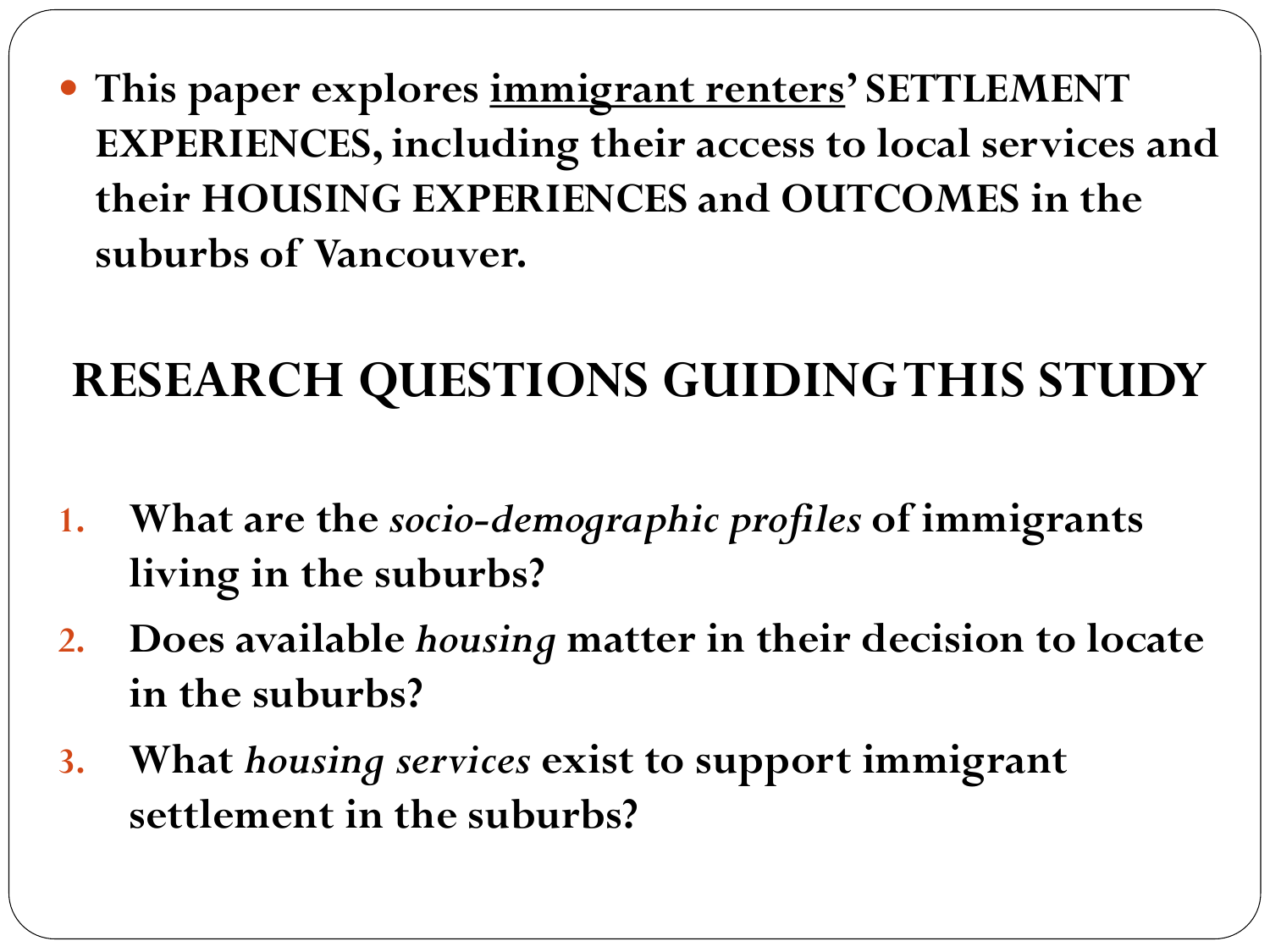- **4. What is their** *current housing situation***, and what barriers (e.g., ethnic background/race, language, income, source of income) have they faced in locating and obtaining affordable housing in a suitable neighbourhood?**
- **5. Are immigrants at risk of** *"hidden homelessness"* **in the suburbs? What strategies are they using to cope? Do their housing conditions change over time?**
- **6. What integrative role, if any, does a** *welcoming community* **play in the successful inclusion of immigrants in the suburbs?**
- **7. What** *policy changes* **are recommended to remedy issues identified in this study?**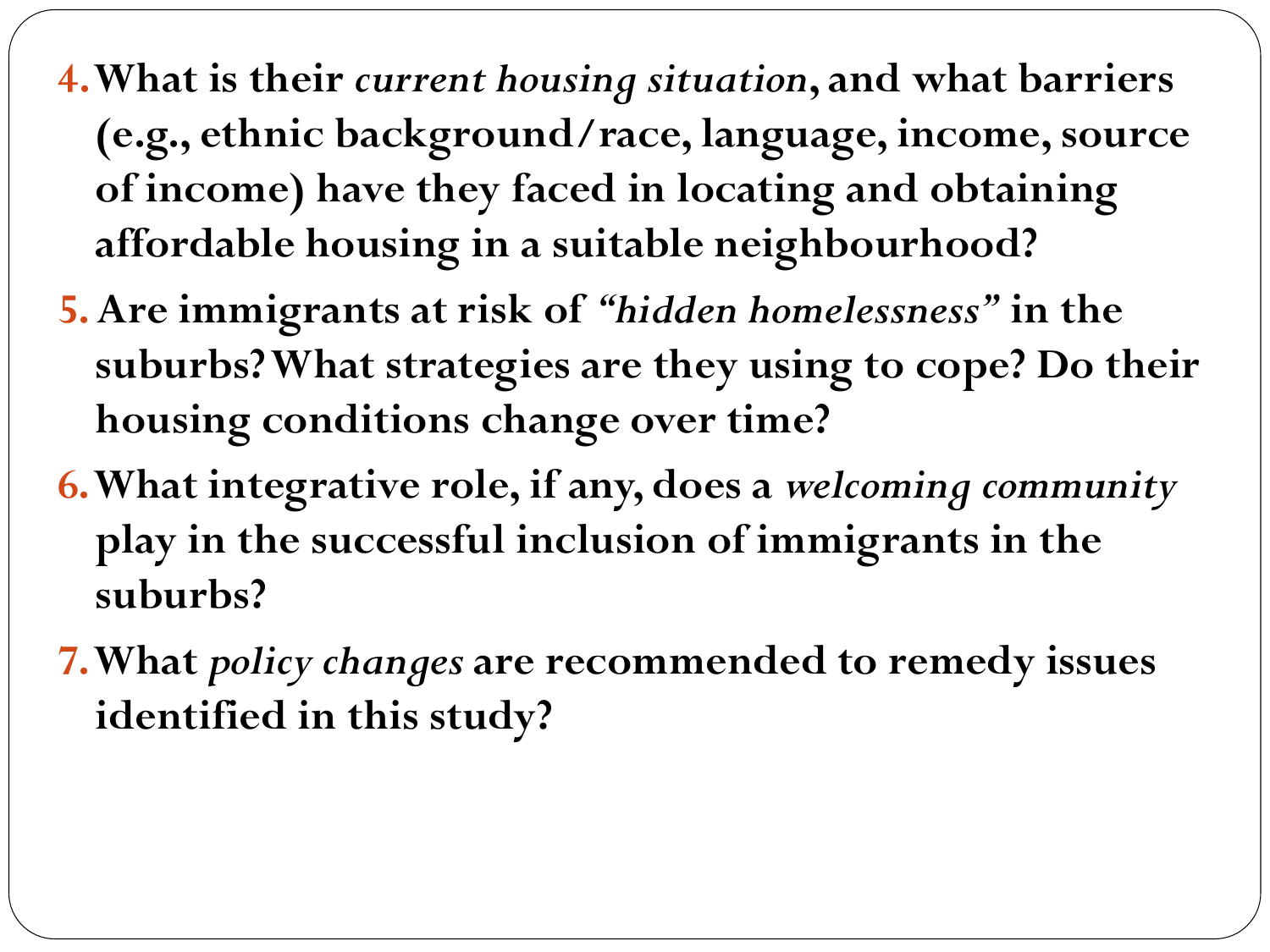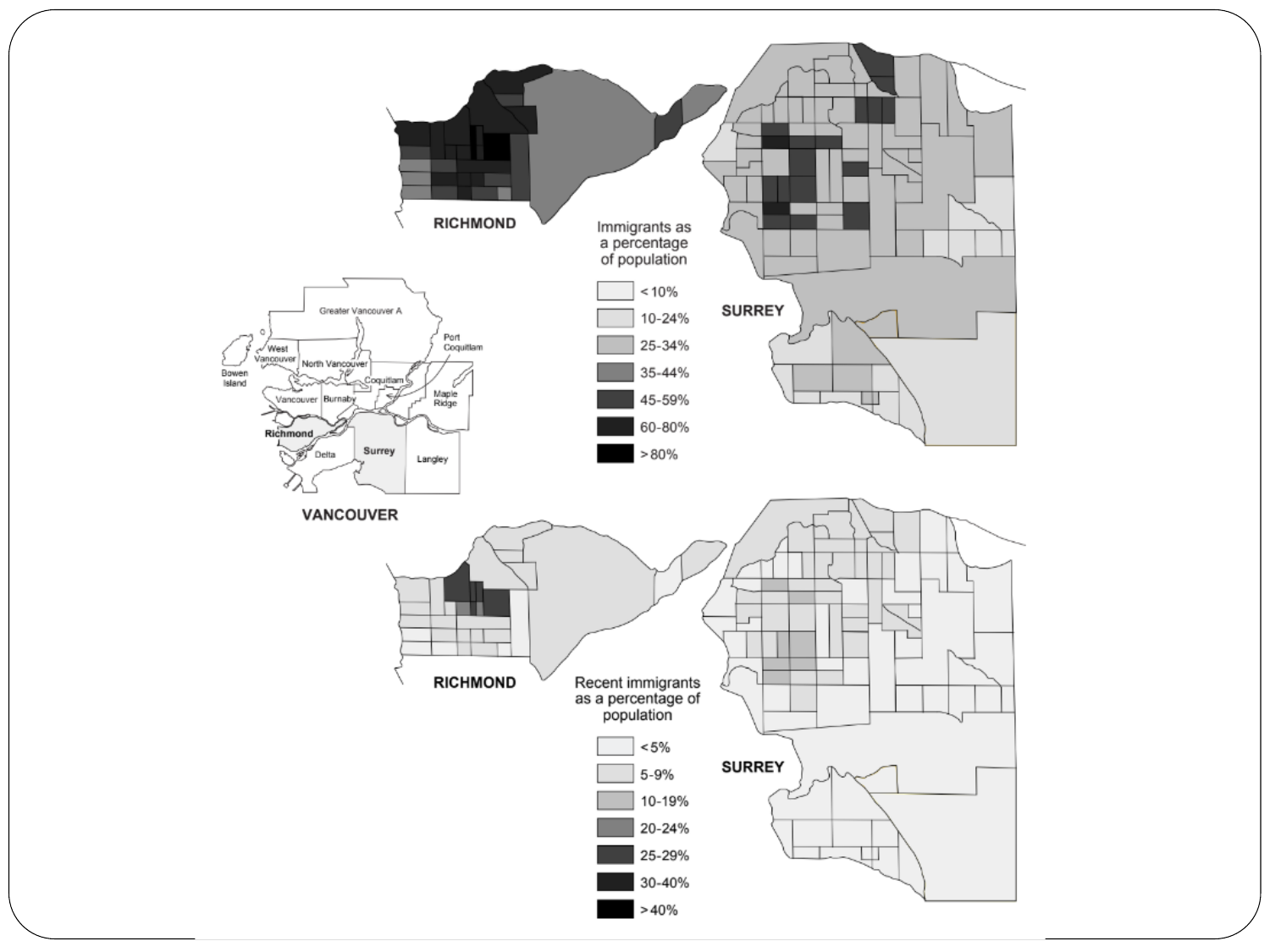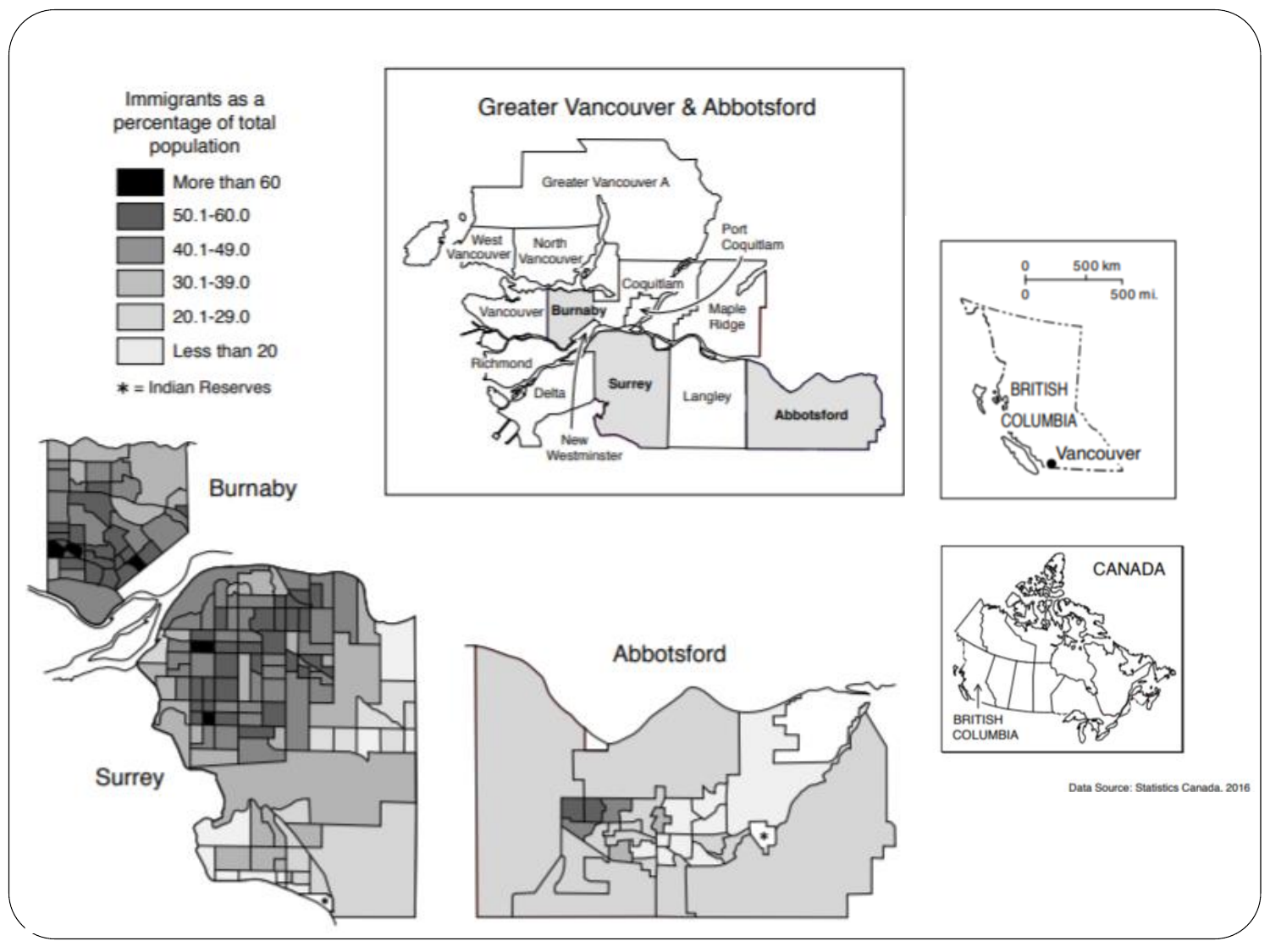# **DATA COLLECTION**

#### **SUMMER 2010 SPRING 2019**

- **Informal Interviews: Informal interviews:**
- **15 Key Informants 60 Key informants**
- **111 Recent Immigrants 129 Recent Immigrants**
- **(88 Renters/Homeowners = 23) (88 Renters/41 Homeowners)**

**Focus Groups\* (#7): Questionnaire Survey:**

- **TOTAL = 176 RECENT IMMIGRANT RENTERS**
- **Time of arrival in Canada:** *Study A/2010* **- (2000-2009) and** *Study B/2019* **- (2008-2018)**
- **Sources: Teixeira 2010, 2014 and 2017// Salinas and Teixeira, 2020**
- **\* At the end of each focus group, all participants filled up a five page questionnaire.**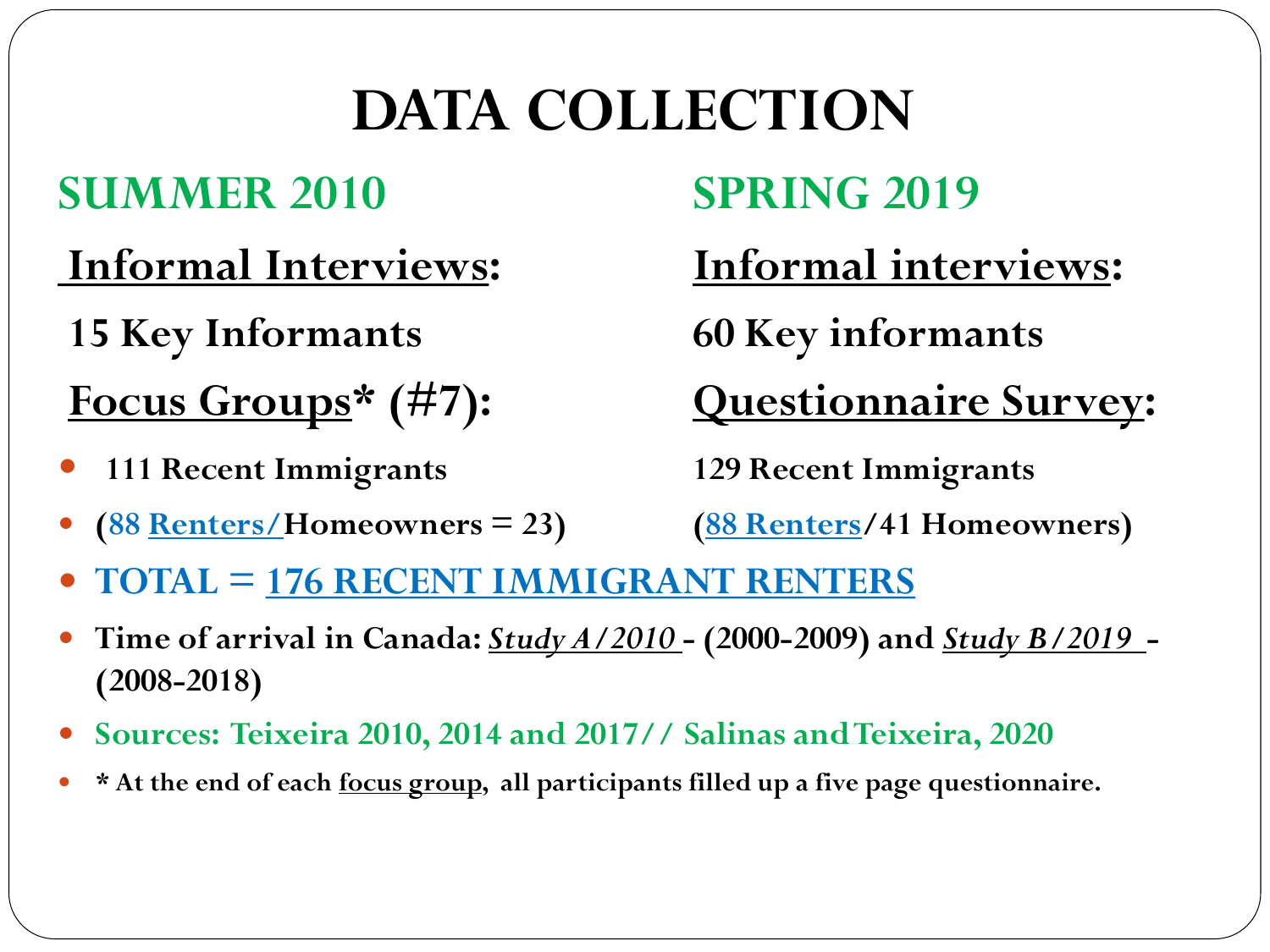## **FOCUS GROUPS/QUESTIONNAIRE**

**Research Questions/Themes:**

- **1. Socio-demographic profile of immigrants**
- **2. Transitions: From source country to Canada**
- **3. The housing search process**
- **4. Housing experiences/challenges in the rental/homeownership markets**
- **5. Present housing situation in the suburbs**
- **6. The strategies used to cope with housing challenges/barriers**
- **7. Services to support immigrants settlement in the suburbs**
- **8. Outcomes: Satisfaction with housing and neighbourhood**
- **9. Recommendations/advice on improving housing for new immigrants in the suburbs**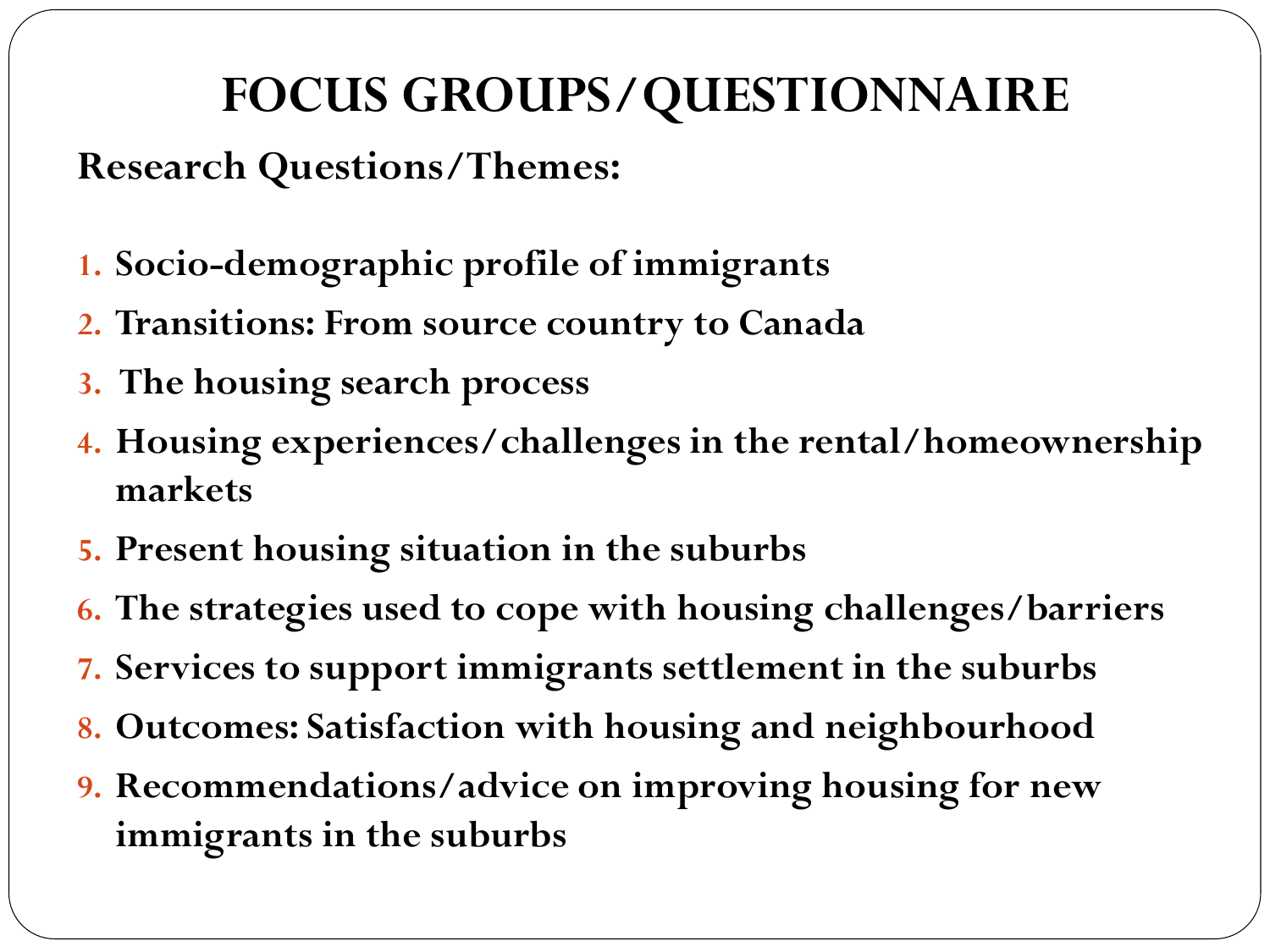#### **FINDINGS**

*Socio-Economic Characteristics of Participants (N=176 – Recent Immigrants/Renters)*

- **Most participants were born in Asia (China, Philippines, India...), Middle East (Iraq...) and Mexico**
- **Female (58.5%); Married/Common Law (64.5%); Mean age (40); Landed immigrant/Citizen (66%)**
- **Highest education –** *"Some university/Post secondary education"* **(80%); Main Activity –** *"Working at a job or self-employed"* **(59.3%); "Seeking employment" (20%)**
- **Ability to speak English –** *"Fluent/Very good"* **(61.4%)**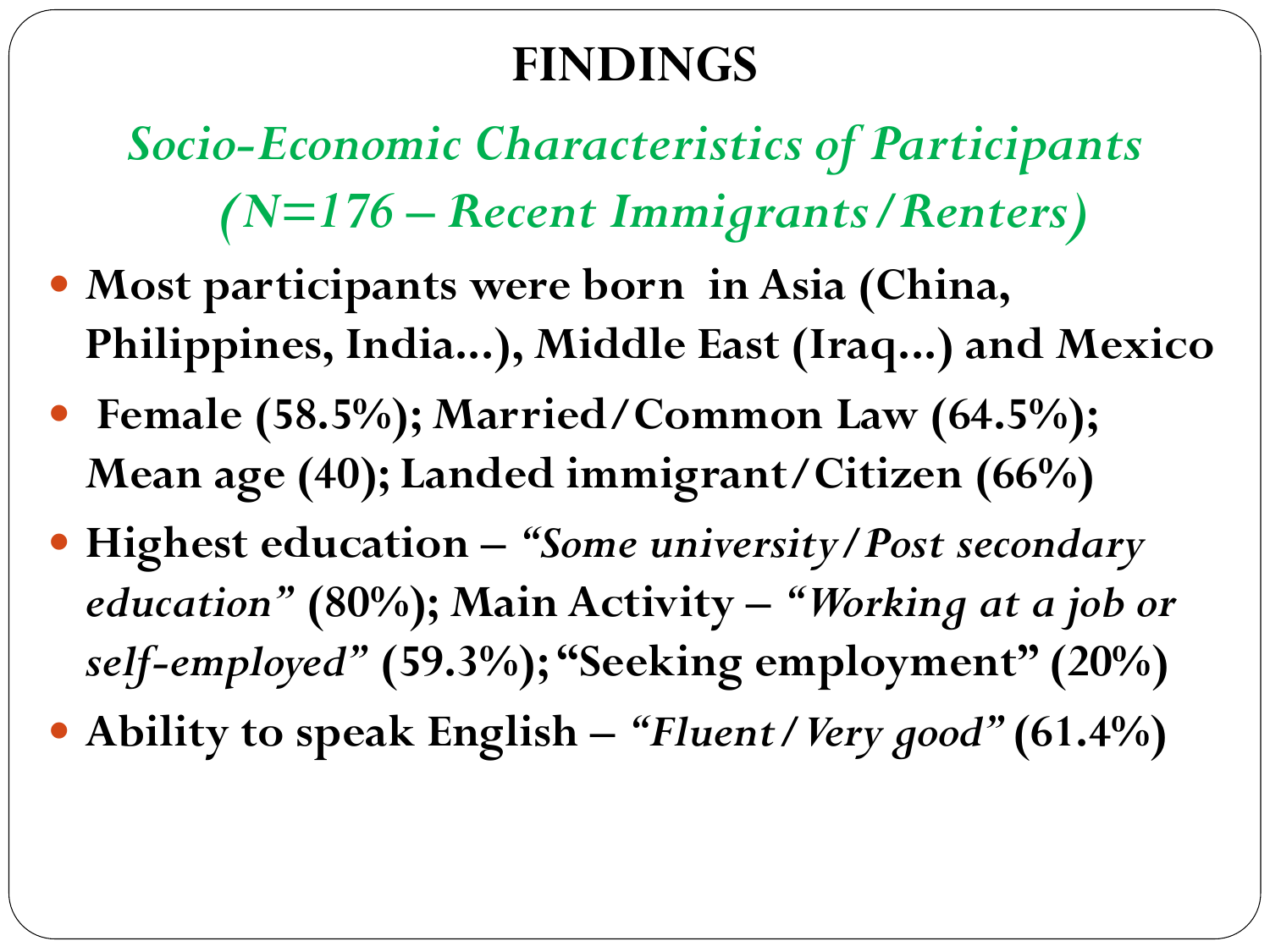## **SETTLEMENT EXPERIENCES IN THE SUBURBS OF VANCOUVER**

- *A. Initial Temporary Housing:*
- **Group housing – Important role played by relative/friends from the same ethnic background and religious organizations**
- **Settlement services played a minor role/finding housing**
- **Little Government support on arrival --- finding housing/jobs**
- **First year in Canada is the most difficult for newcomers**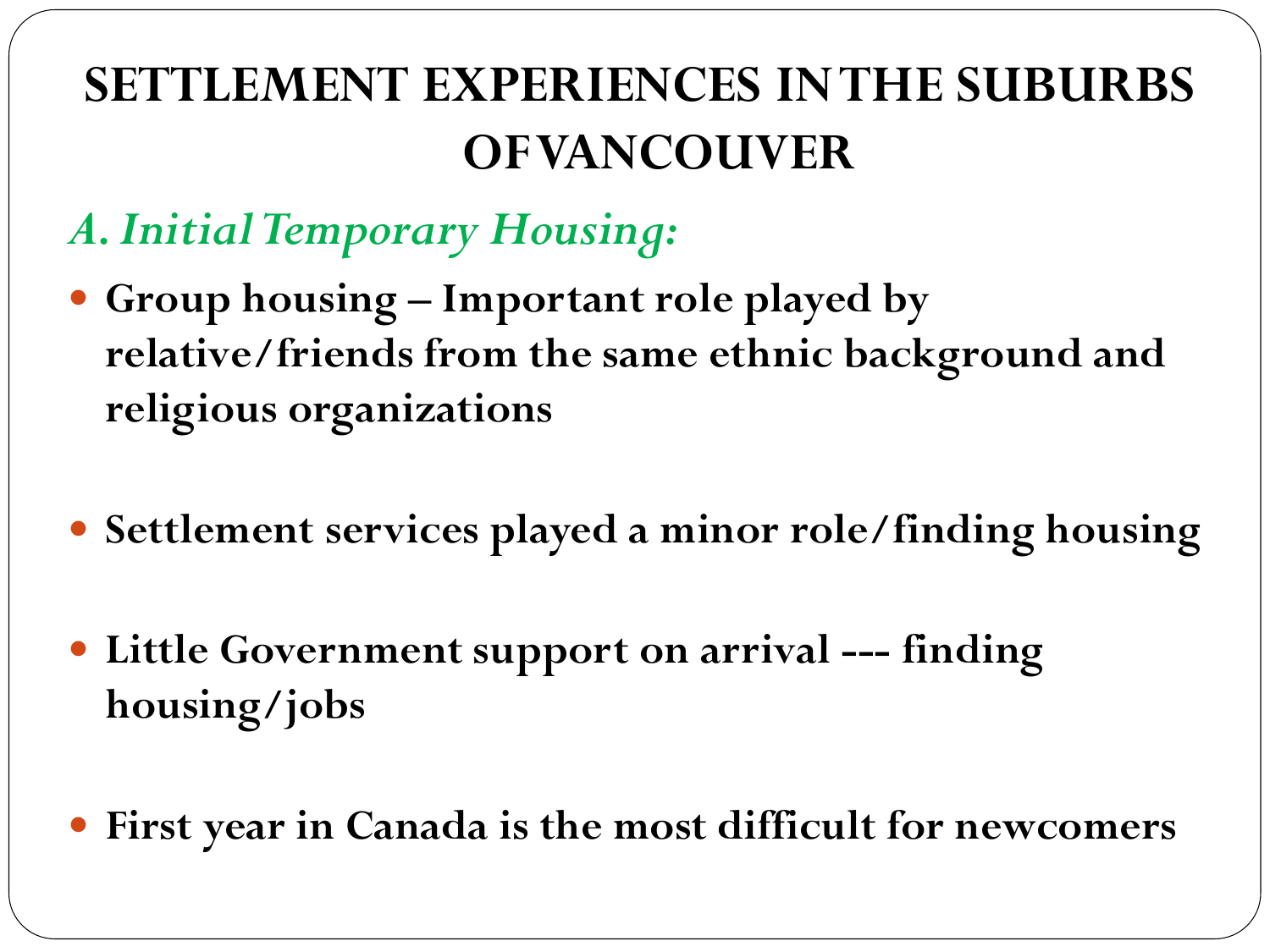#### **B.** *Sharing Accommodation with Relatives/Friends:*

 **Respondents recognized more advantages (savings/rents; cultural comfort/integration…) than disadvantages (overcrowding; lack of privacy; family tensions…) of initially living with relatives/friends**

#### **C.** *Human Capital, Income and the Labour Market:*

- **Most agreed that high levels of education do NOT necessarily translates into good jobs --- most respondents were not satisfied with the type of jobs (lowpaying) they had --- NO recognition of their credentials/major problem/integration into a new society**
- **[Low paying jobs/low incomes --- affordability problems/poor quality of housing]**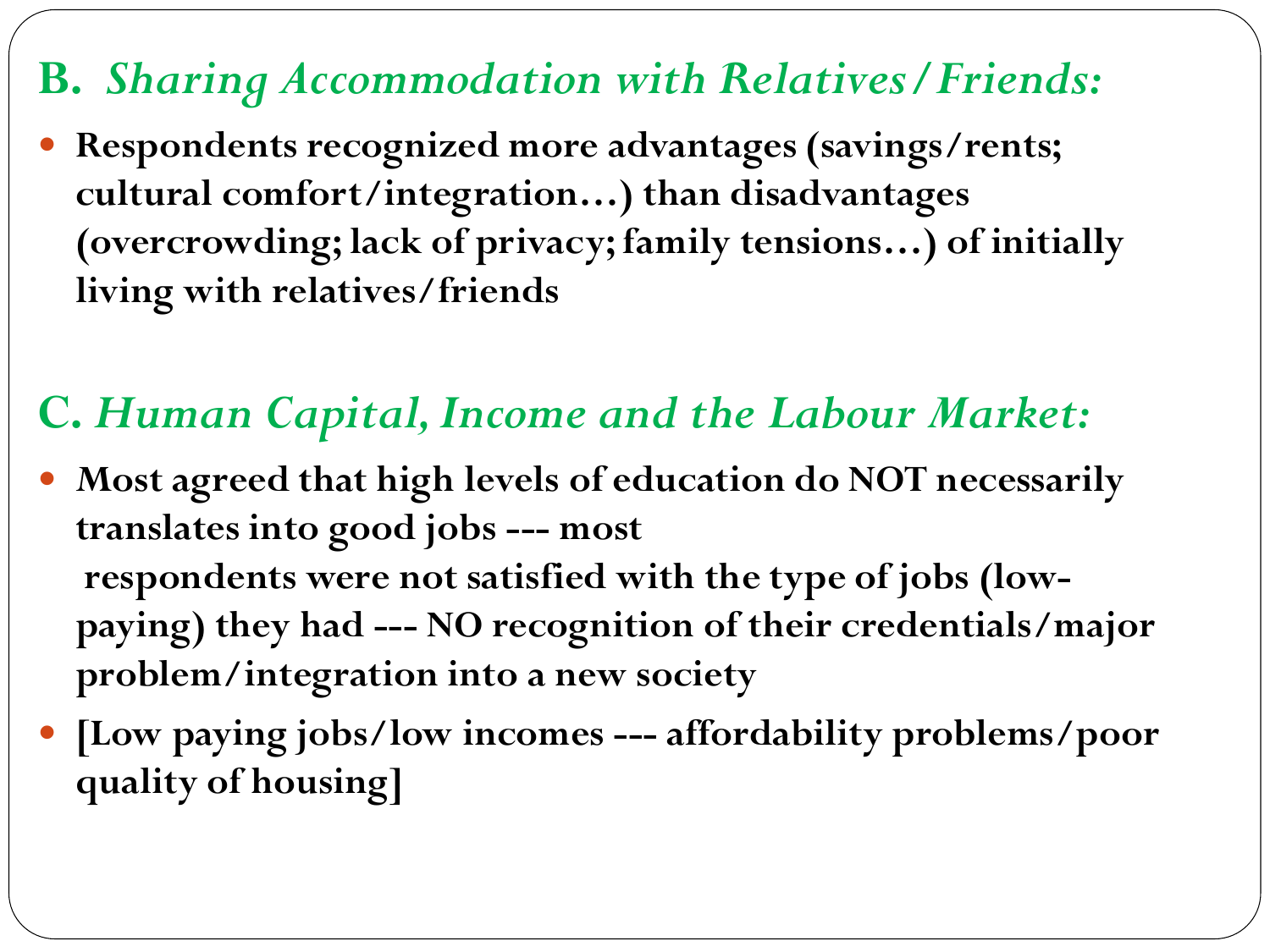## **HOUSING EXPERIENCES IN THE RENTAL HOUSING MARKET**

#### *A.Financial Difficulties/Housing Costs:*

 **High percentage of respondents spending 30% or more of their income on shelter [30% - 50%= 39.6%] [More than 50%=45%]** 

#### *B. Constrained Residential Mobility:*

- **Low paying jobs - Less choices –What to rent/live --- Uncertainty/future moves?**
- **30% of participants indicated they felt discriminated by landlords --- limitations/to improve their housing conditions**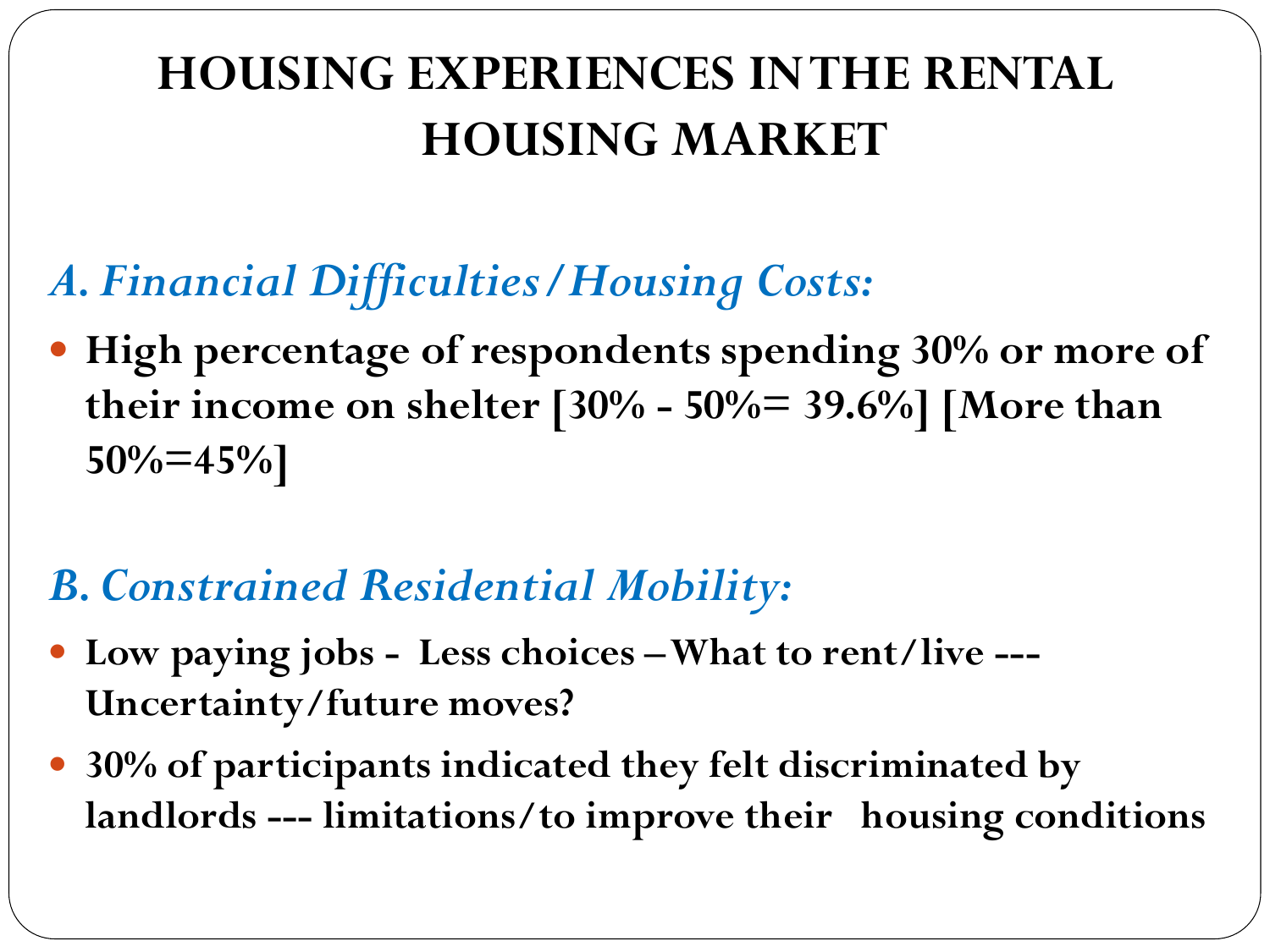## *C. Housing Trajectory:*

 **Sharing accommodation on arrival in Canada (65%) -- Basement apartments -- quite often of poor quality and in overcrowded conditions --- "Survival strategy" -- a form of "Hidden Homelessness"? -- For how long?**

#### *D. Reasons for Moving (Present Residence):*

- **Housing costs/rents too expensive**
- **Quality/Housing conditions**
- *E. Voluntary vs. Involuntary ("forced") move:*
- **Involuntary ("forced" ) move = 24.4%**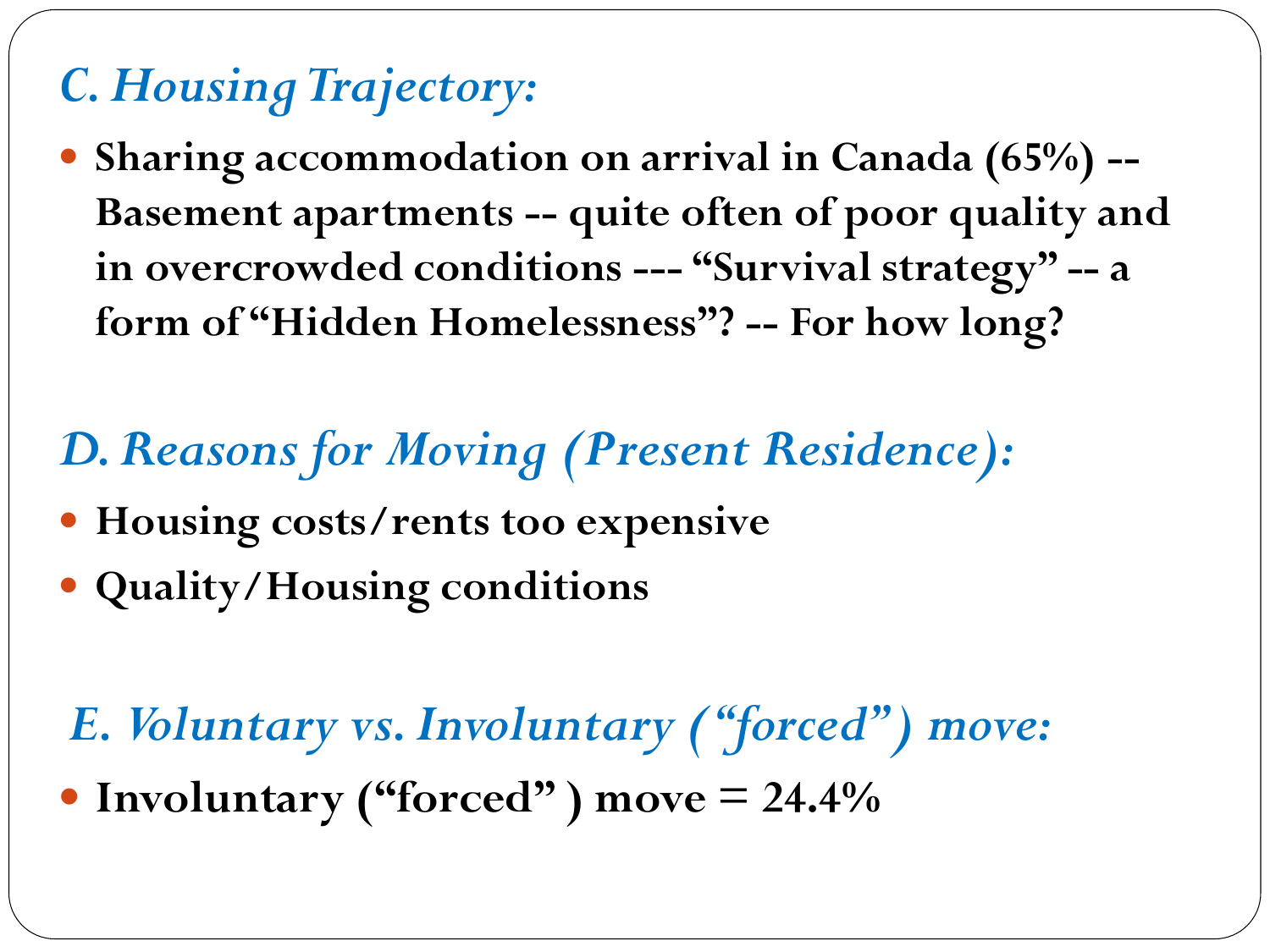## *F. Housing Search --- Information Sources Used:*

- **Relatives and friends from the same ethnic background (co-ethnics and social networks)**
- **Social media/internet/Graigslist/local newspapers**
- *Note: Very few sought or received assistance from government or non-government organizations*

# *G. Housing Search --- A "Difficult" - Stressful Task:*

- **Low incomes compared to high rents/housing costs**
- **Type/size of housing/location**
- **Lack of in-depth and reliable housing information about the local rental housing market**
- *H. Coping/Survival Strategies:*
- **Renting a basement/sharing accommodation with relatives and friends**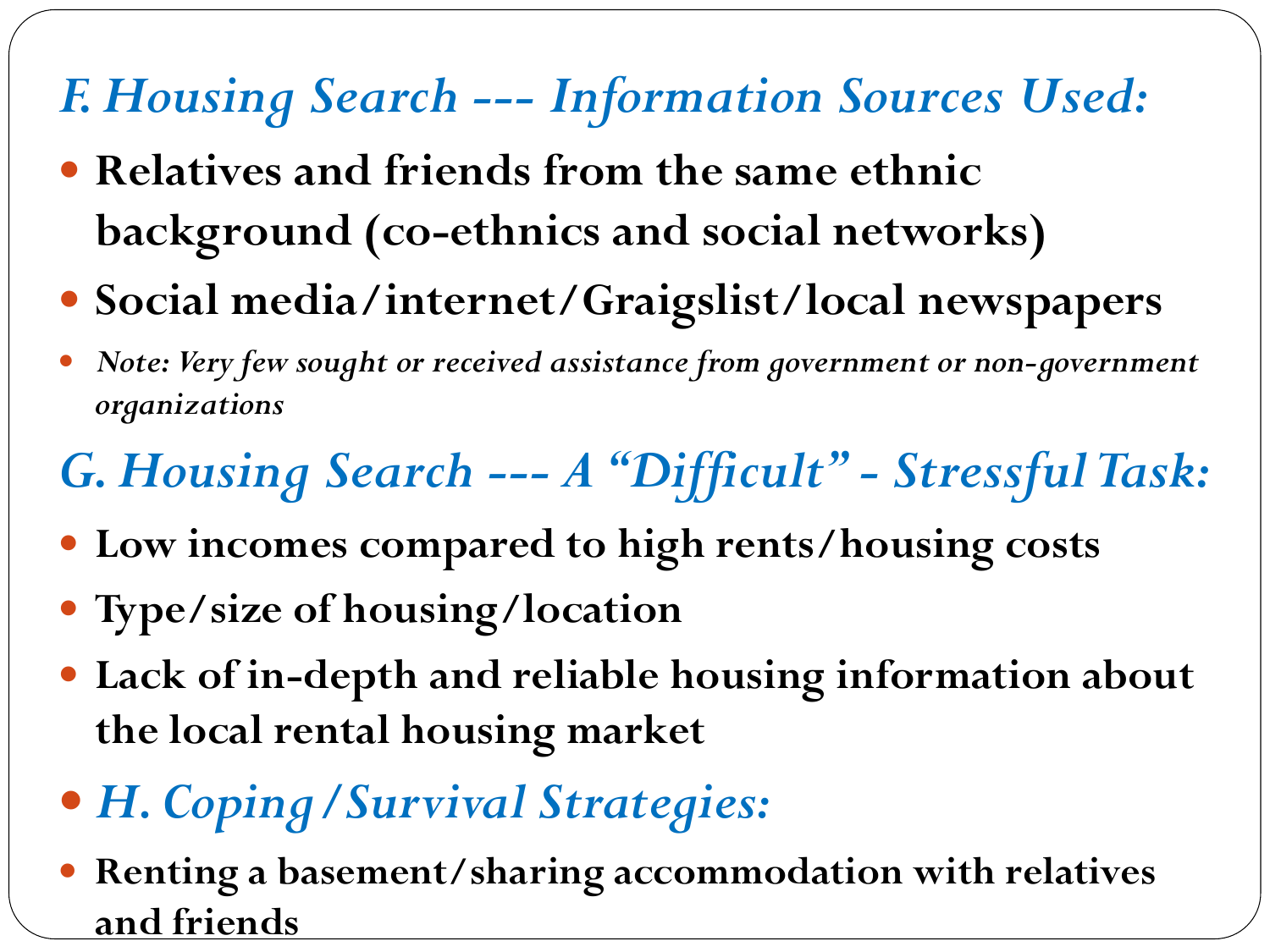## *I. Current Housing Situation:*

- **Current housing type – Apartment w/less than 4 stories (35%); Basement apartments (20%)**
- **Number of persons in current dwelling – 5 persons or more (39%)**
- **Living in subsidized housing (7%) vs. On wait list (21%)**
- *J. Residential Satisfaction ("very*
- *dissatisfied/somewhat dissatisfied"):*
- **Current dwelling (41.36%)**
- **Current Neighbourhood (45%)**
- *K. Moves/Residential Mobility?*
- **Most aspire to become homeowners in Canada – the ultimate dream!**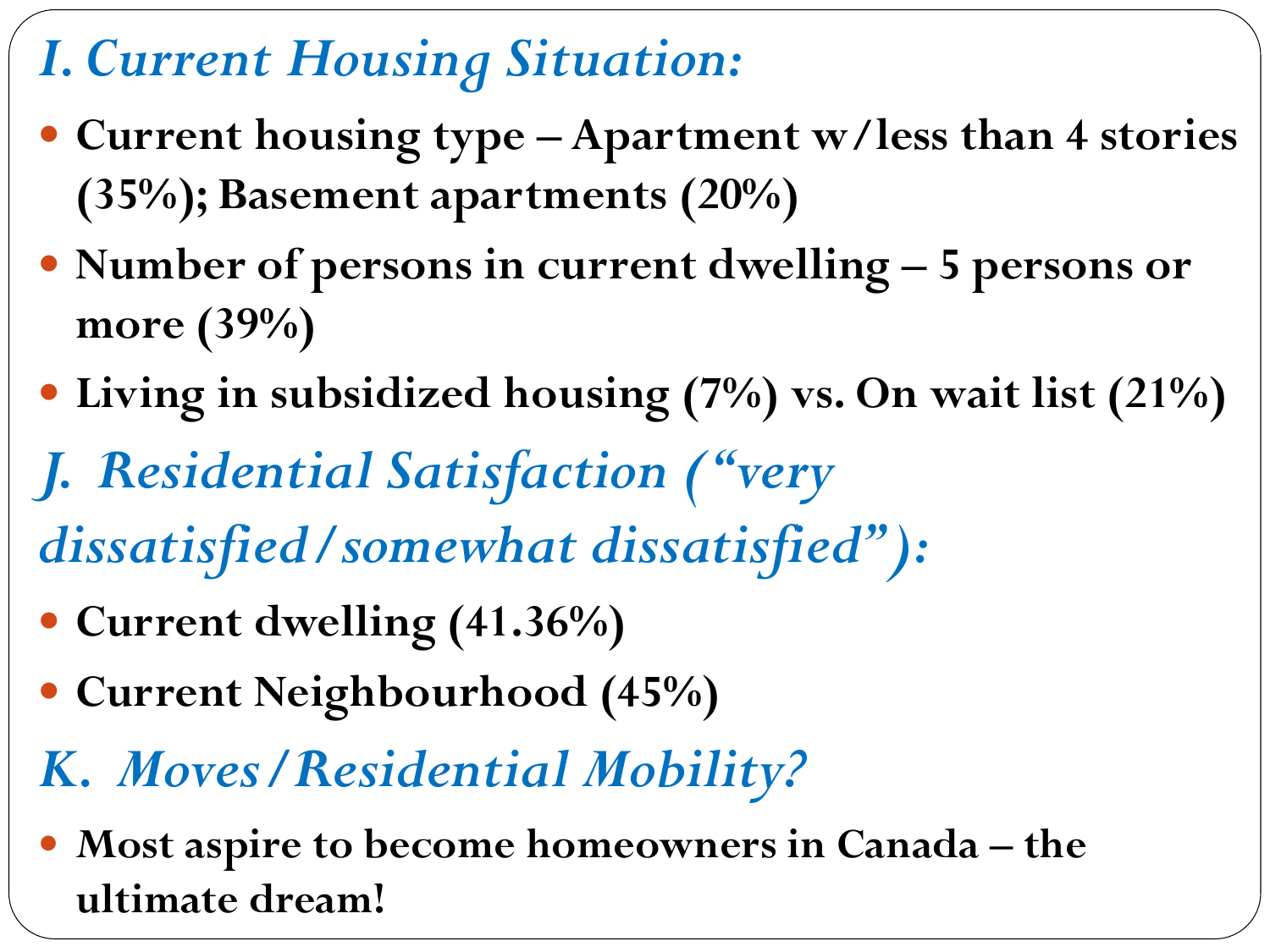#### **RECOMMENDATIONS**

- **There is need for more aggressive,** *wider distribution of housing/job information* **by the Canadian government overseas and for immigrants upon arrival in Canada**
- **Cooperation and partnership between** *all levels of government* **to provide more** *funding for affordable housing*  **(for-** profit and non-profit) in the suburbs  $\rightarrow$  It can also **be a major step towards ensuring the well-being of the suburbs growing population, including** *low-to moderateincome immigrant renters*
- **What about the role of the** *private and the non-profit sector***? More "dialogue" is needed between governments and the private sector** ➔ **Role and impact of Canada's National Housing Strategy?**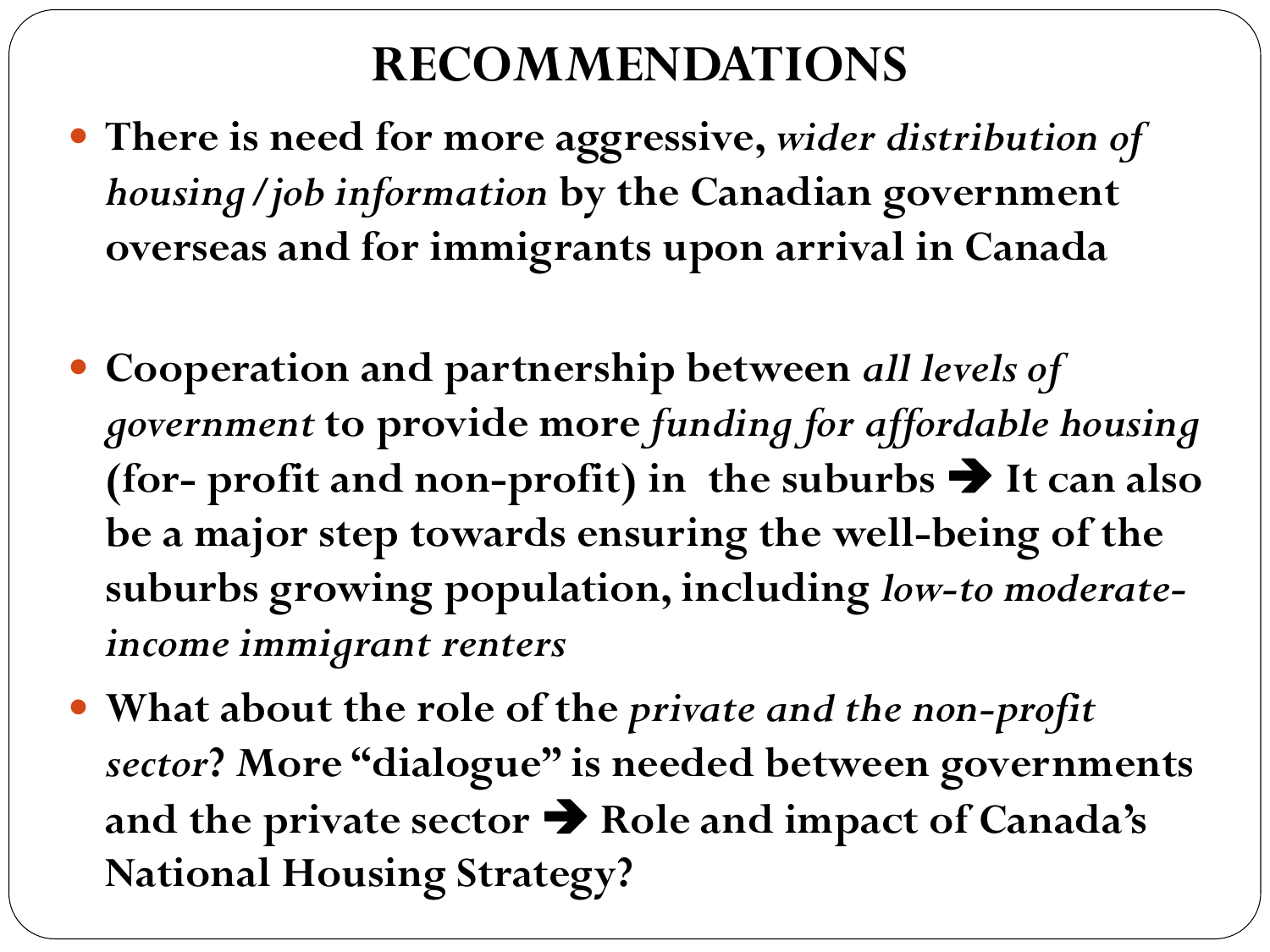- **More comprehensive housing information be available by the Government and community organizations/NGOs:**
- Housing prices/rents
- -Vacancy rates
- -Workshops for newcomers
- Housing web site in different languages
- Legislation tenant's/landlord's rights and responsibilities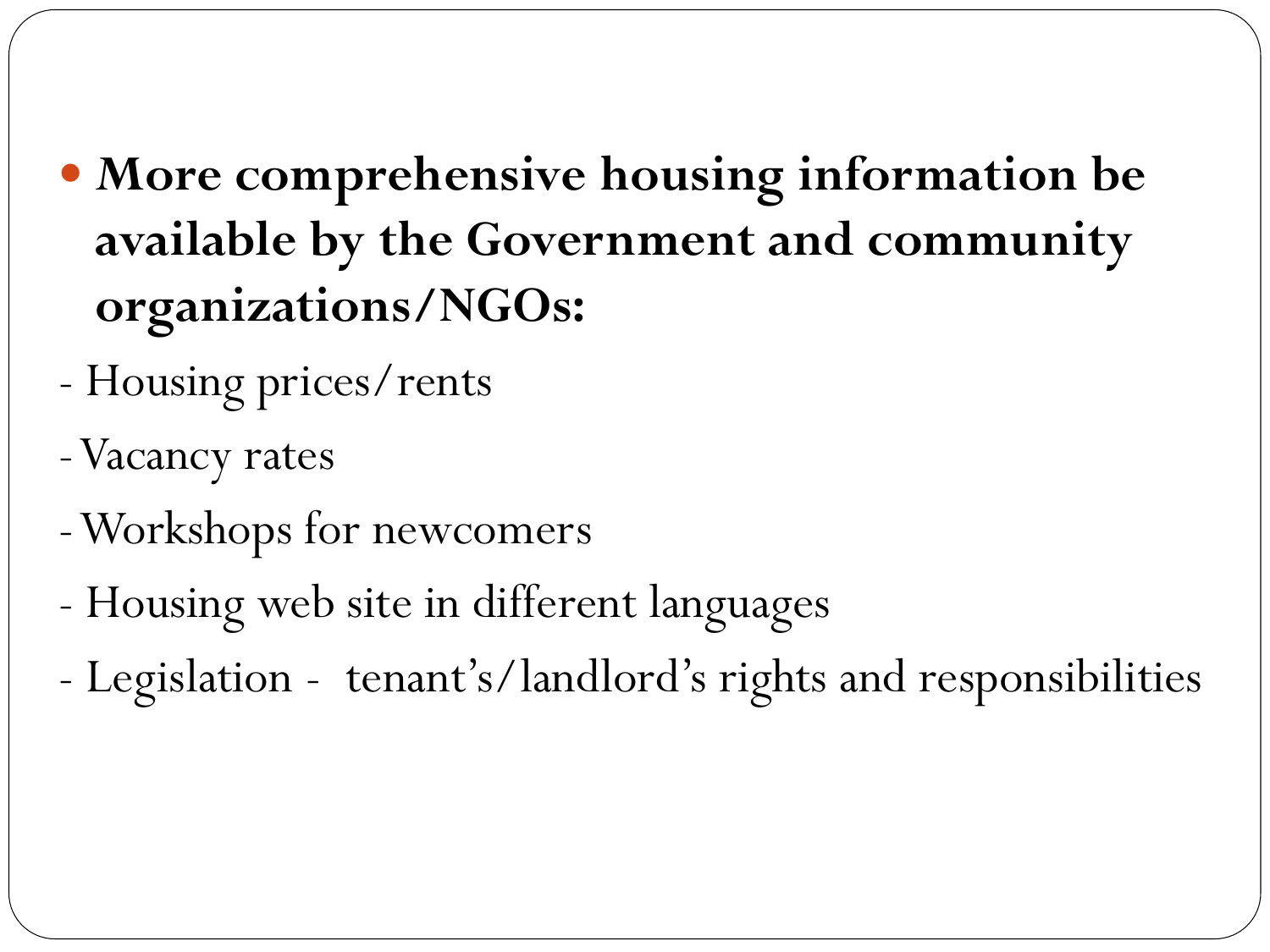#### **In sum,**

- **a) Few community organizations in the suburbs of Vancouver offer specialized housing services, information, and assistance to recent immigrants about the local housing markets**
- **b) There is an urgent need for more community organizations/settlement services specializing in the provision of** *ethno-specific settlement services/housing programs* **---Need for "***housing specialists***"** ➔ **Important role in the housing search process/housing outcomes**
- **c) Education/better information and more laws**  *against discrimination* **(e.g., stereotyping; level and source of income...) in the rental housing market**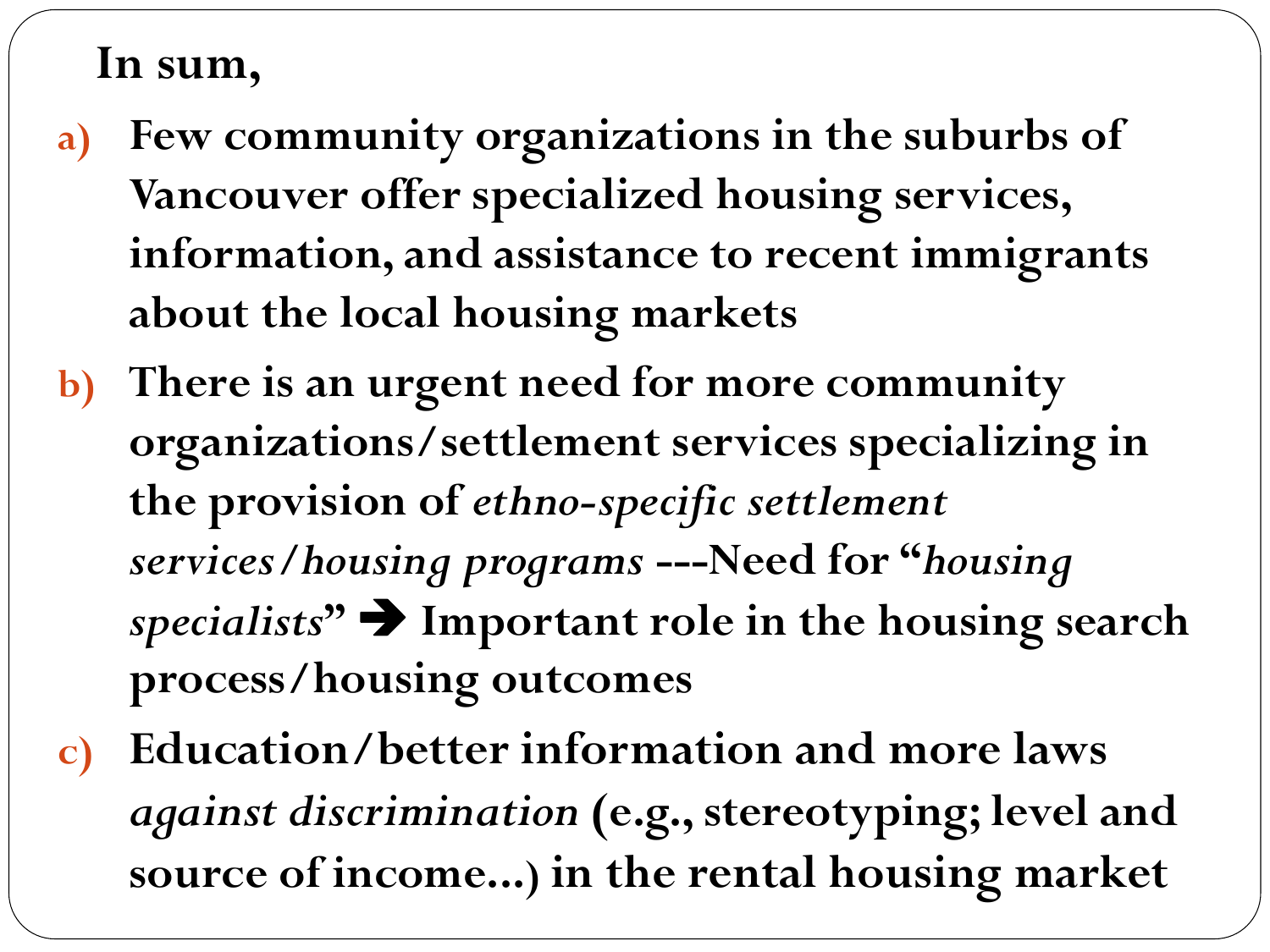#### **FUTURE RESEARCH**

- **More** *longitudinal research* **is needed to clarify immigrants'** *housing histories***/***housing trajectories* **over time: how they adjust to complex and expensive housing markets; how they access affordable, adequate and suitable housing; and how they settle and integrate into Canadian suburban societies?**
- **There is need for more exploration of immigrants' use of** *personal social networks* **versus** *service agencies***, and for comparative research in other suburban housing (rental/homeownership) markets**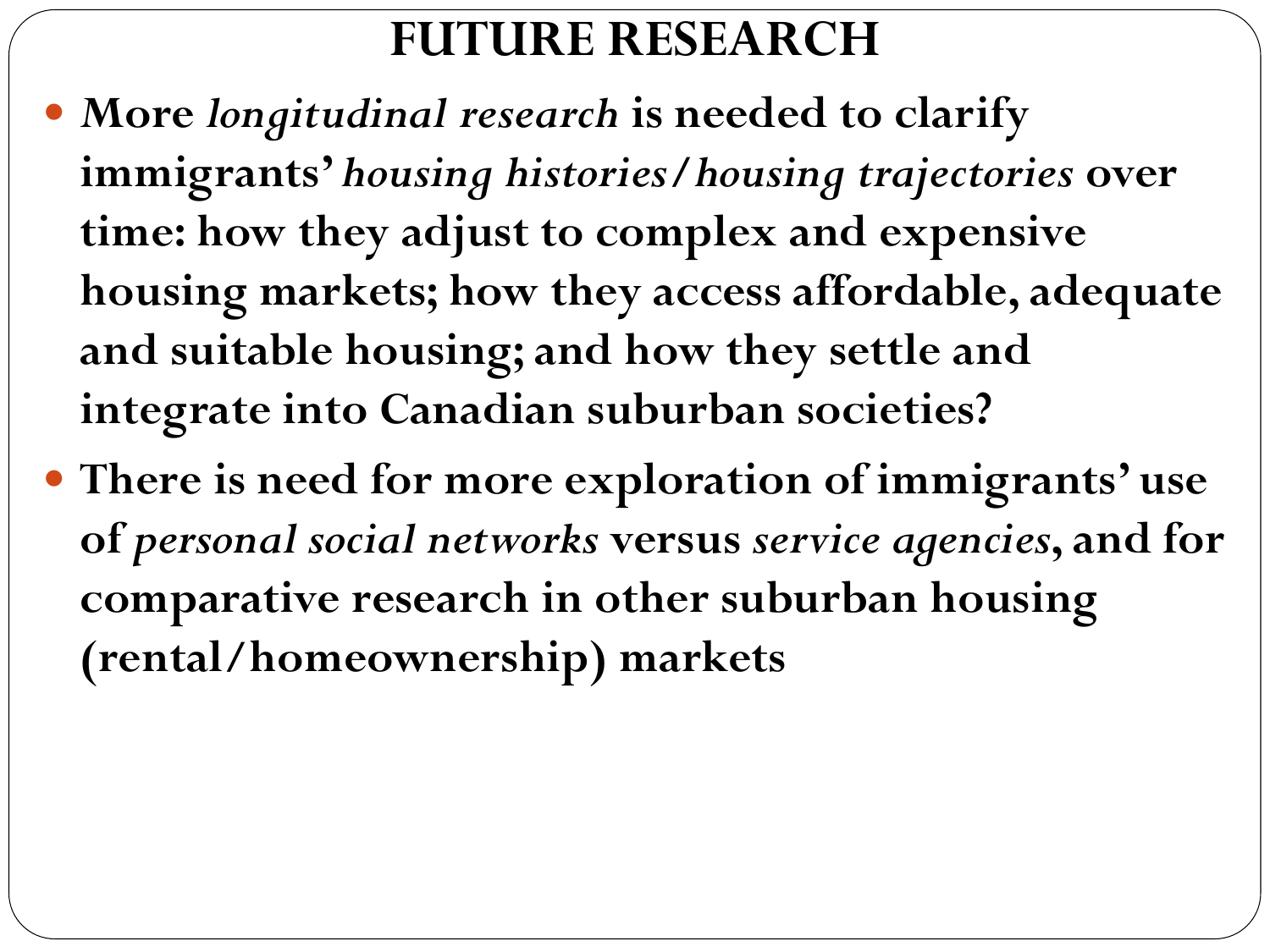- *Discrimination* **has been recognized as a barrier to equal access in Canadian housing markets, but few studies have explored discrimination, particularly with regard to** *ethnic and racial differences* **in the suburbs of Canada's major metropolitan areas**
- **There is need to explain the "forces" that contribute to immigrants'** *involuntary residential concentration* **in certain neighbourhoods in suburban rental markets, including the role of** *gatekeepers* **such as landlords, housing managers, real estate agents...**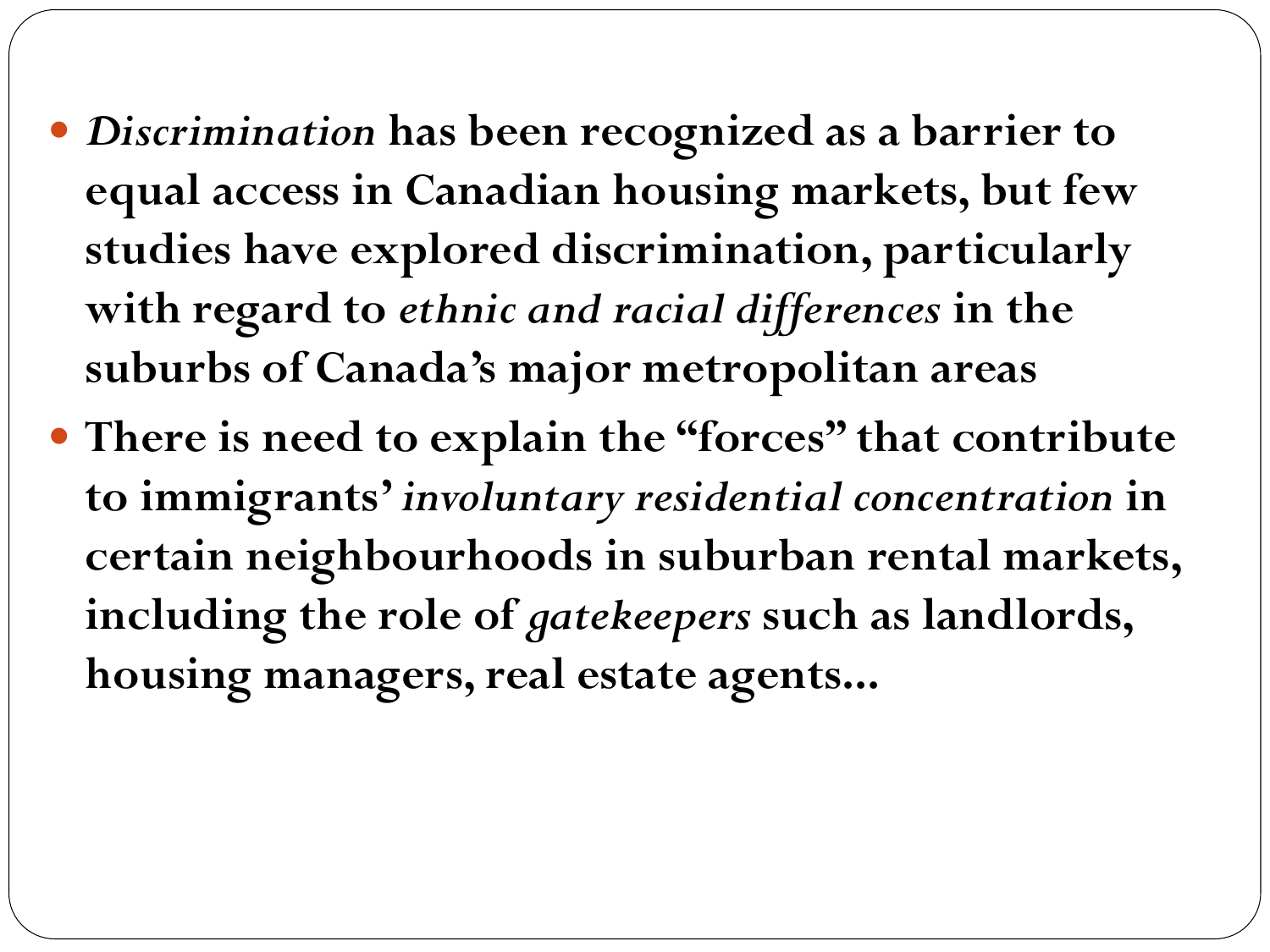**More** *qualitative research* **is needed to clarify** *how unaffordable and/or poor quality rental housing* **affects social exclusion, segregation and integration among recent immigrants, as well as how** *adequate and affordable housing* **benefits immigrant households** *Web-based resources***, including the** *social media* **have the potential to play an increasingly important role in the settlement and housing experiences of recent immigrants in the suburbs, but to date little research has been produced in Canada (e.g., amount, quality and biases of housing information provided by these sources in the suburban rental market...)** ➔ **Impact? Formation of housing sub-markets...?**